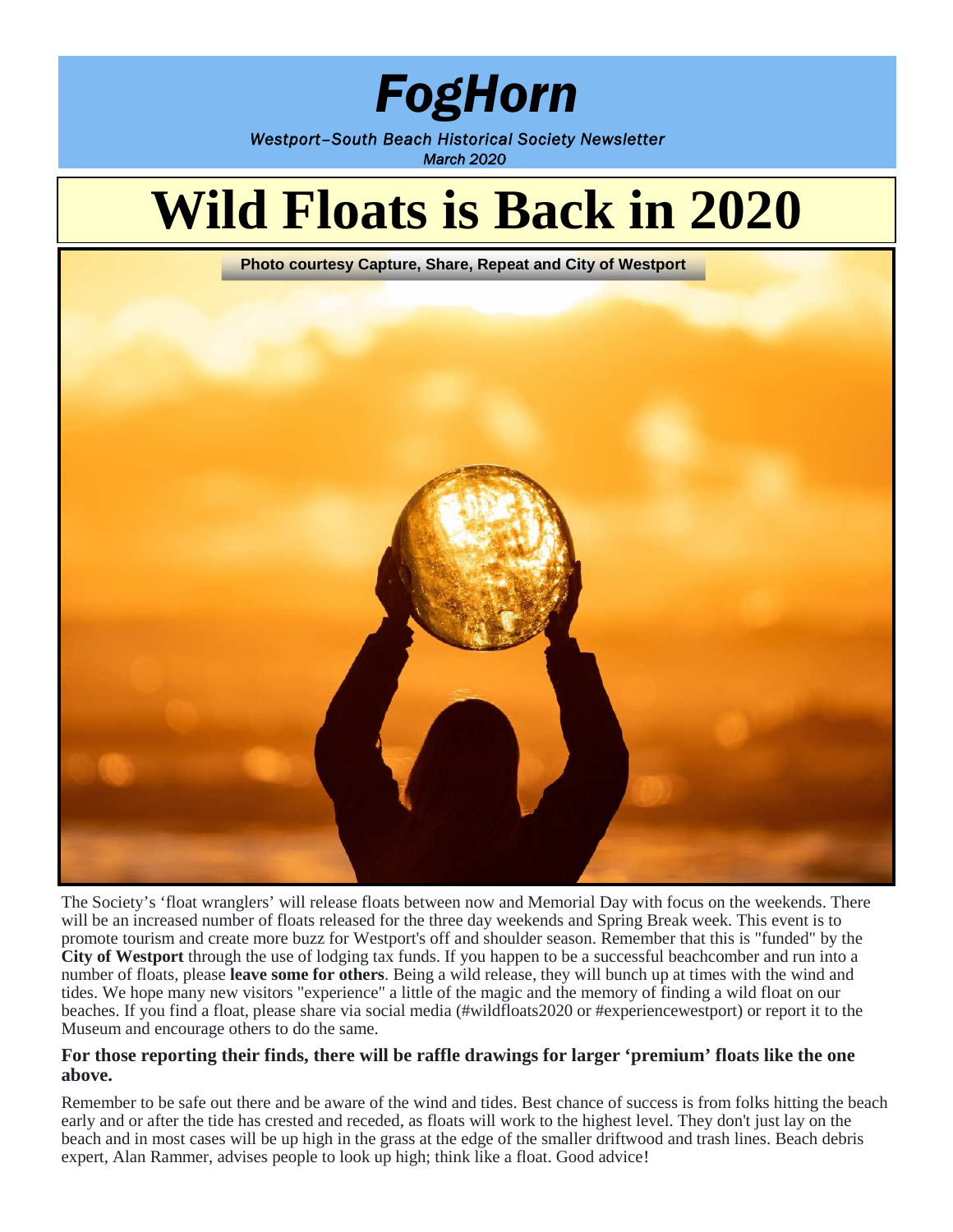### *Page 2 FogHorn March 2020*

#### **WESTPORT-SOUTH BEACH HISTORICAL SOCIETY 2020 BOARD OF TRUSTEES**

**President** Pete Eberle Term Jan 2019 - Dec 2021

**Vice President** Evelyn Robinson Term Jan 2019 - Dec 2021

**Secretary** Bobbi Willard Term Jan 2020 - Dec 2022

**Treasurer Sherrie Williams** Term Jan 2018 - Dec 2020

**Board Position I** Winnie Cragg Term Jan 2020 - Dec 2022

Board Position II Nicki Kollar Term Jan 2018 - Dec 2020

Board Position III Kimmi Kerns Term Jan 2018 - Dec 2020

**Executive Director John Shaw johnshaw98520@gmail.com**

**Education/Operations Manager Julie Smith** Julie.Smith.wsbhs@gmail.com

#### *The FogHorn is a publication of the Westport-South Beach Historical Society*

Editor: Kimmi Kerns

PO Box 1074 Westport, WA 98595 (360) 268-0078

www.wsbhs.org

on Face Book @ Westport-South-Beach-Historical-Society

#### Message from your President - Pete Eberle



#### Dear Members of WSBHS:

As we start a new year with lots of work to catch up on and projects in hand, I would like to thank the City of Westport and Chamber of Commerce and all those businesses that support the LTAC funds for their implicit support of the Westport South Beach Historical Society. This keeps the doors open to the Lighthouse and Westport Maritime Museum. Without this support we would not be able to continue to offer the leadership in the community and programs that we provide.

The support that we receive also comes with expectations from the city that we can expand our hours and provide more access

to our programs. In order to achieve this we need to have more member and citizen volunteers. Our friends need to understand that the great cast of volunteers that have served us all these years no longer have the energy to do this work. So, a new generation must take the torch and carry it to the future - if the community is to have the benefit of these wonderful facilities. If you have time to give, we have many watch stander and tour guide positions to fill. If you would like to help with other jobs like maintenance, cataloging of artifacts, or setting up new displays call us. We will be grateful for any help we can get. Our facilities are some of the biggest tourist draws on the harbor and as such deserves to be supported.

On a happy note, our Lighthouse is once again open for the season and we are looking forward to hosting inquisitive visitors. Again, I will ask for anyone that enjoys meeting new people and telling a good story, to join us by giving us a call at the museum or just drop by and see how you can help.

And a big thank you goes out to Kimmi Kerns and Joni Rodgers for their work in getting the donate buttons installed on our webpage and the links from our FaceBook, Pinterest, You Tube, Bloghorn and Instagram pages. Check us out on all these platforms.

A good way to find out what we are all about is to join us at our Quarterly Membership Potluck that will be held on March  $13<sup>th</sup>$  at McCausland Hall on the Museum grounds. Bring a side dish or desert and join your neighbors to find out what we have in store for this coming year. We usually open at 6 pm and hang out until after 8 pm. We tend to be very informal to provide an enjoyable experience. I encourage everyone that reads this to attend. Hope to see you there.

#### **2020 Board of Trustees and Staff**

From left, Front Row: Sherrie Williams, Julie Smith, Evelyn Robinson, Bobbi Willard and Winnie Cragg

From left, Back Row: Pete Eberle, Kimmi Kerns, Nicki Kollar and John Shaw



*www.wsbhs.org / (360) 268-0078*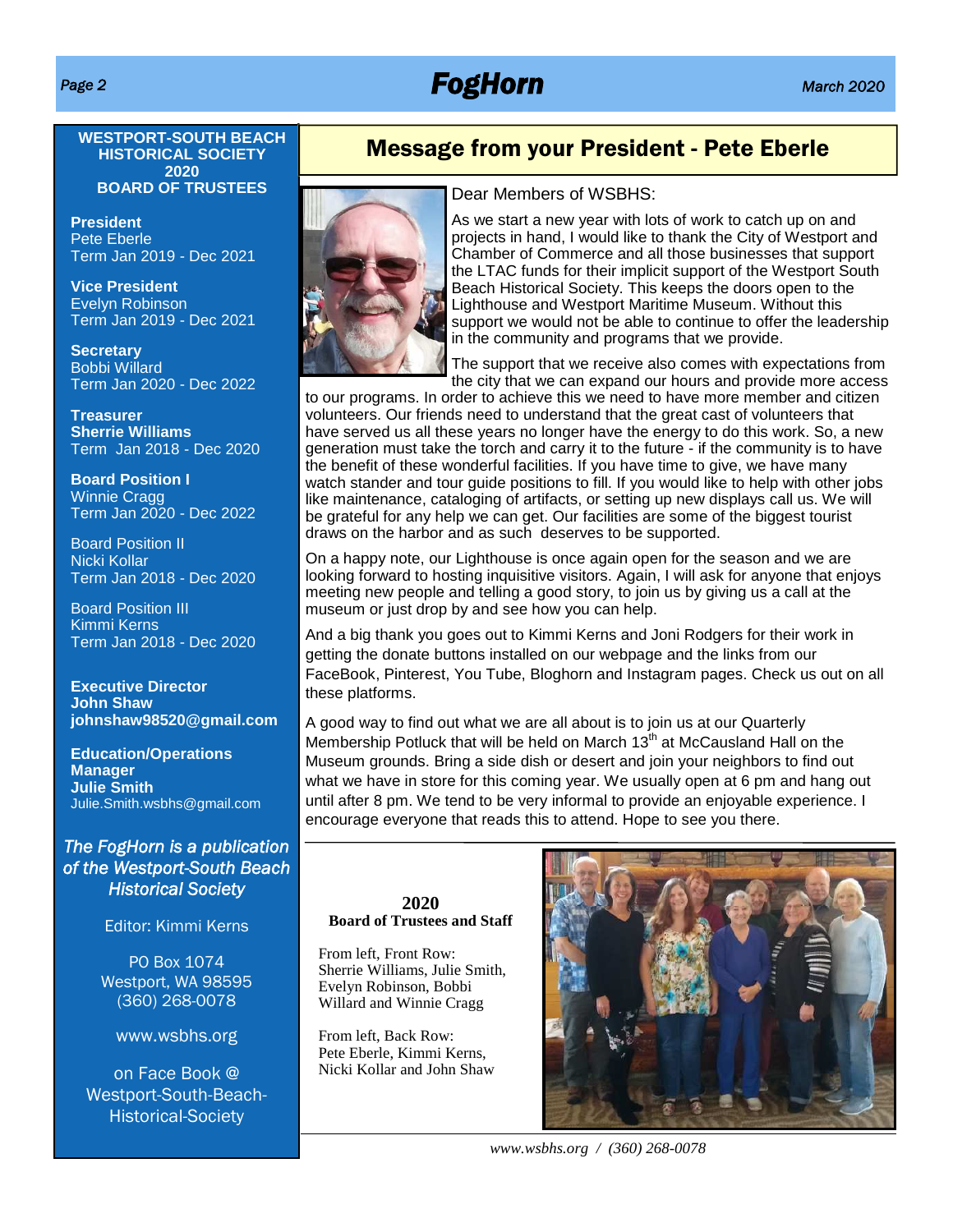### *March 2020 FogHorn Page 3*

### **Spring Bazaar At McCausland Hall Arts and Crafts Vendors and Bake Sale Saturday, April 18th 10 am to 4 pm**



**City Of Westport Coast Guard City USA Designation Ceremony Rescheduled to: Tuesday, May 26, 2020 Ceremony begins at 11:00 am**

**Dignitaries from our Coast Guard Service as well as elected government officials will be in attendance.**

း<br>ေလ့ေလ့ေလွေ လွေ လွေ လွေ လွေ လွ

**Come and join us for the Celebration !**

#### **Westport South Beach Historical Society**

**2020 SPRING Calendar of Events**

#### March:

**WSBHS Wild Float Release NOW thru Memorial Weekend Green Sturgeon Talk Monday, March 9th 6 - 8 pm Quarterly WSBHS Meeting & Party Friday, March 13th 6:00 pm Weed Board/Stream Teams/Museum Weed Pull Saturday, March 21st 10 am - 1 pm**

#### April:

**Beachcombing Talk & Landry Project Friday, April 3rd 6 - 8 pm Driftwood Show & Glass Float hunt WSBHS Spring Bazaar Saturday, April 18th 10 am - 4 pm Crab Races Saturday, April 18th Coastal Clean-up Saturday, April 18th**

#### May:

**Comcast Cares Weed Clean up on Ocean Ave Saturday, May 2nd 10 am - 1 pm 38th Annual Oyster Feed Saturday May 2nd 3 - 7 pm Tokeland & North Cove Art Studio Tour Saturday, May 2nd 10 am - 4 pm Blessing of the Fleet Sunday, May 24 1:00 pm Coast Guard City Dedication Tuesday, May 26 11:00 am**

**Chehalis River Talk Monday, March 23rd 6 - 8 pm**

**Monday, May 25 11:00 am**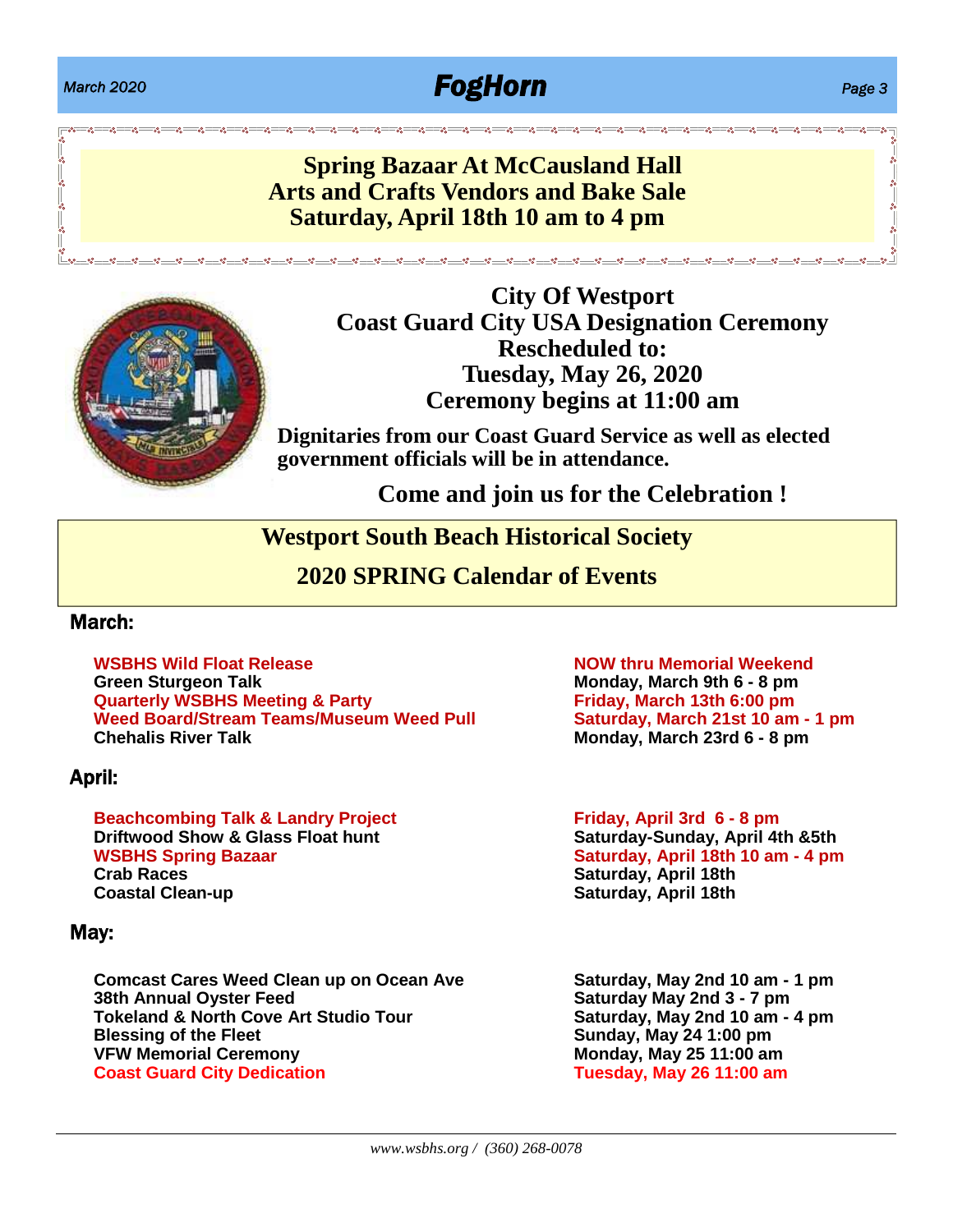### *Page 4 FogHorn March 2020*

#### **Executive Director's Corner - by John Shaw**



In late December 2019, my wife and I had a repeat visit to the National Archives in Washington, D.C. Our trip the previous December ended with us at the door on Pennsylvania Ave only to be advised it was closed as of the day before as part of the government shut down. This second visit was without issue and we found picking up our credentials and working with the Archives staff to be a delight. If there is the possibility of feelings about the taxes we pay for the greater good, a visit to the National Archives is the ticket. The National Archives and Records Administration (NARA) is for everyone.

I am planning to cover the nuts and bolts of the process in the main research room and the pulling of records in more depth at a future date. The simple version is, I explained what I was looking for and the Archives staff brought a rack from the stacks that included Lighthouse Logs from Destruction Island, Willapa, (Shoalwater Bay Lighthouse) and the Grays Harbor Light.

|  |            |      | JOURNAL of Light Station at Grays Harbon, Onest of Washington.                                                |          |
|--|------------|------|---------------------------------------------------------------------------------------------------------------|----------|
|  | $1 - 11$   |      |                                                                                                               |          |
|  | <b>JSH</b> | DAY. |                                                                                                               |          |
|  | rember     |      | 10th Light & N.C. wind, Soudy down, clear below cold                                                          | Decomber |
|  |            |      | " Nem Majne & am, ettendy light rein all day, Rustine und                                                     |          |
|  |            |      | . 2. B. Jender baund in gam, Respect went down to Marcht.                                                     |          |
|  |            |      | · Mr. Deceles Armstrong, began as substitute for the<br>" Desemb Asel, H. A. Direculary Keeper and 1! " Hast- |          |
|  |            |      | . Onceles messenement of distance, from very legral to the                                                    |          |
|  |            |      | " Styge Tide I'm on Beach farmit same to be 2750 feet.                                                        |          |
|  |            |      | 11th String D. S. W. wind with squalls of Rain Ban rough.                                                     |          |
|  |            |      | " He shipping, beary sea on, doing esseal restincesorty                                                       |          |
|  |            |      | 12. Quaday. Light 2. E. wind, with light steady cold                                                          |          |
|  |            |      |                                                                                                               |          |

I had my list of dates and events to run down but as we opened the first logbook and read the date and entry, we started trying to go through every page. Shoalwater Bay 1872 is a very interesting story and walking through the daily entries until it was lost to the sea in 1940 was fascinating. Fascinating in terms of days, months and years of routine, interspersed with crew changes, weather, shoveling sand, deaths, shipwrecks, groundings and rescues along with an eroding shoreline. There is also a bit of the flavor of the times living on the Washington Coast.

I found that it is actually easier to read these old cursive written logs in person as opposed to scanned and copied pieces I have found over the years. Noticing after a time the transition to a new scribe and whether that is an "e" or and "a" is part of the hunt.



I was able to find documentation to most of the key dates that I wanted to check. In Willapa starting with the "Poltollack" grounding, "Avalon" and "Trinidad," as well as a few crew changes.

We pulled a few new bits of detail from the Grays Harbor logs and were able to verify the loss of the F/V Pioneer and John Maaenpau on Destruction Island as well as timelines for crew and some flavor of living on the Island.

Lots of work to do as time allows to organize and archive the pages we were able to photograph.

One particular entry we came across in detailed reading is by Head Keeper Christian Zauner on December 12, 1915, mentioning that he and the 1st Assistant Keeper made a measurement from the Fog Signal to the high tide line … 2750' This was during a king tide cycle as measured locally. It was a long way to the water even back then. Just no trees or outer dune trail at the time.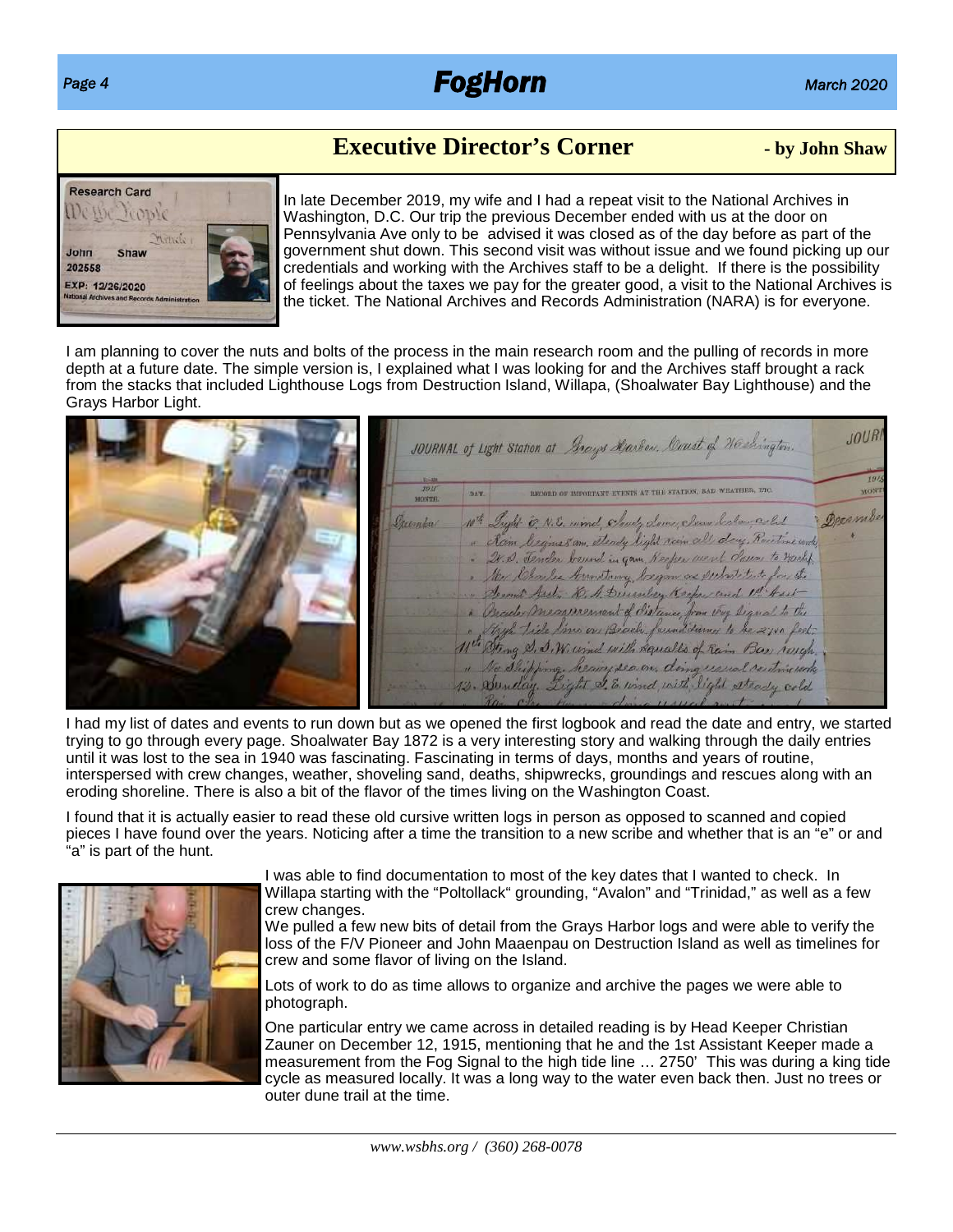### *March 2020 FogHorn Page 5*



#### **MARCH POTLUCK Friday, March 13th, 6:00 pm McCausland Hall**

**Bring your favorite dishes to share and learn all about the exciting things we have going on this quarter at the Museum.**

**We will be serving Root Beer Floats for dessert !**

### **Cameras Ready? Photos Needed**

A new exhibit is being planned for the Maritime Museum and we need your help. This will be a photo exhibit entitled: "Wildlife of the South Beach". Photographs of any size are needed of wildlife spotted in the South Beach area. Of special interest are those shots of bears in your birdfeeders, deer at the lighthouse, coyotes in your front yard, seagull babies at the Maritime Museum, or anything at the beach.

In addition, if you have memories of personal encounters of the local wildlife kind we'd love to share your stories with or without photos. This can be as easy as a quick email or a short written paragraph (see Evelyn's article below).

Photos or written memories can be delivered to the Maritime Museum or mailed to PO Box 1074 Westport WA 98595. Digital images can be emailed to: wsbhs.specialprojects@gmail.com. **Deadline for submissions is April 30, 2020**.

We hope you will join us in this fun project and at the Quarterly Membership meeting/potluck on June  $12<sup>th</sup>$  to see the unveiling of our newest exhibit. **If you would like to help on the exhibit or have questions, please contact Bobbi Willard at the above email address.**

### **A Strange Duck - by Evelyn Robinson**

A strange duck has come into my yard. My research shows that it is a Muscovy Duck, the only domesticated duck not derived from Mallard stock and its own species.

This duck has an interesting history and has been raised in Peru and Paraguay since before Spanish explorers came in the 1500s. Native to warm climates like Central and South America, it has made its way into Florida and Texas in North America, although it is not migratory. They can roost in trees because they have claws on their feet, allowing them to climb. Although they are waterfowl, they don't spend much time in the water because their oil glands aren't developed enough to protect their feathers.





This bird is often referred to as a cross between a duck and turkey because of its vivid red, warty face. Its color ranges from black and white to tawny, so that its red, warty face is the easiest way to identify it. This large bird, about the size of a goose, has been a food source for hundreds of years and has even been domesticated here in the US because it easily adapts to varying climates up to -10F. I thought it odd that I heard no quacking and read that it typically makes a soft hissing sound. The two that I saw appeared to be male and female and the male was very protective of the female.

Breeding pairs can produce 8-21 eggs per laying and are considered an invasive species in most of the U.S., where it is legal to destroy the eggs or adults in all but a few counties in Texas. Those living in the U.S. are usually domestic and are very rare in this area.

The early Aztec rulers used its glossy black feathers to make beautiful cloaks for use in ceremonies, especially those of the wind god, Ehecatl. The lovely teal, iridescent sheen on the black plumage must have been striking in the sun.

These odd-looking ducks were strangely beautiful to me and I enjoyed my brief interaction with them. As I learned more about Muscovy Ducks, I came to appreciate their long history with humankind.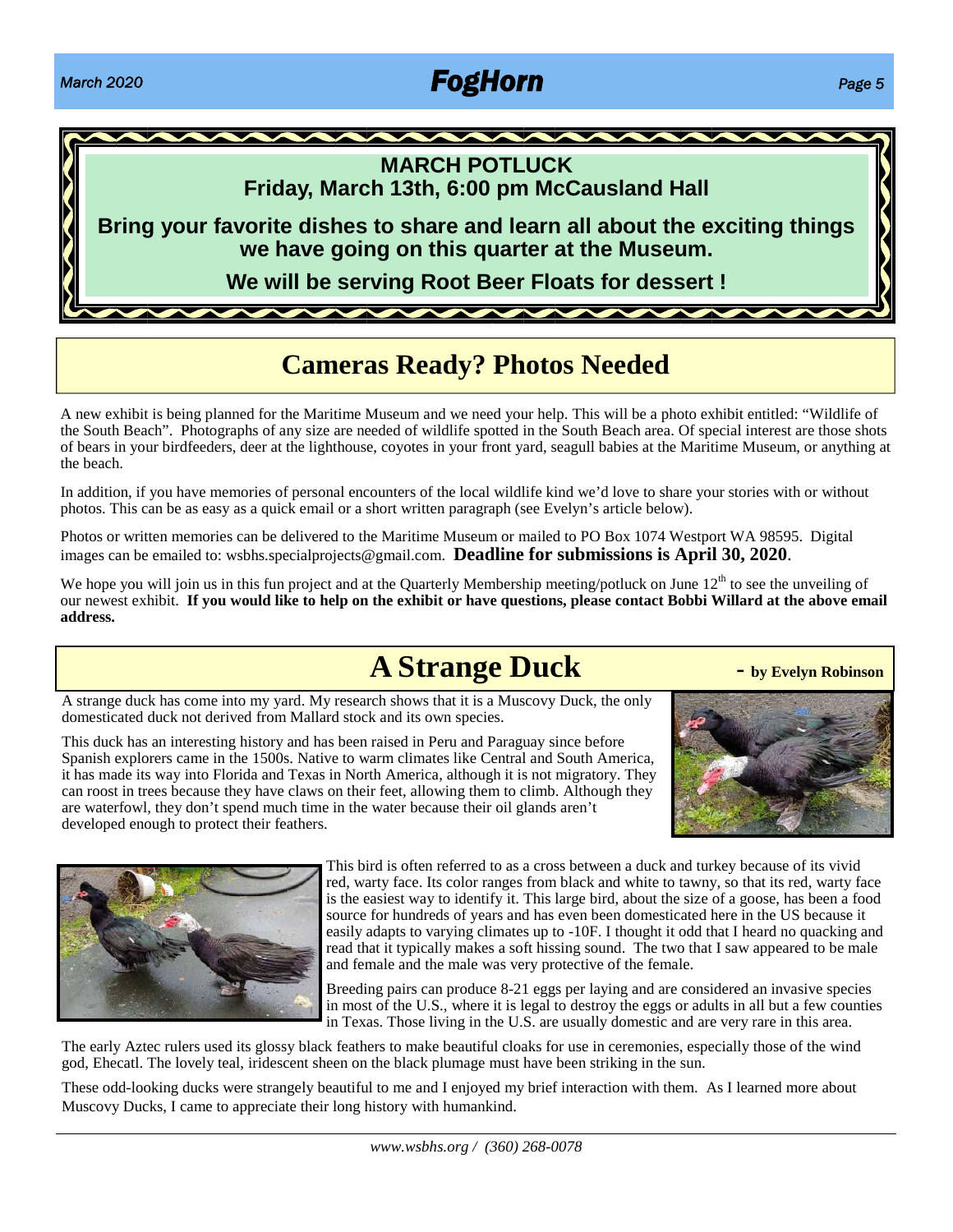### *Page 6 FogHorn March 2020*

 $\begin{array}{c}\n\blacklozenge \\
\blacklozenge \\
\blacklozenge\n\end{array}$ 

#### **PLEASE support the following businesses**

**They support US by their membership and/or donations:**

Aloha Alabama American Sunset RV & Tent Basket House Gift Shop Blackbeard's Brewery Breaker's Boutique Inn Brumfield Construction Cachalot Kites & Toys Capture, Share, Repeat Chateau Westport El Rancho Restaurant Englund Marine Supply First Interstate Bank Glenacres Historic Inn

Gold Rush Charters Grayland Hardware Harbor Marine Supply Havenwyld Ceramics Holiday Motel Hungry Whale Lighthouse Bistro Lost River Photography Merino's Seafood Merrill Photography Pacific Motel & RV Rogers Engineering Seabird Gift & Candy Shop Security State Bank Shoalwater Bay Casino Shop N Kart - Westport **Stitches** Twin Harbor Drug Vacations by the Sea Washington Coast Real Estate WEfish Westport Inn Westport LH Writers Retreat Westport, LLC Westport Winery Windermere - Westport

 $\begin{matrix} 2 \end{matrix}$ **You can now Donate to us on the Internet via PayPal!**

**Visit our website at WWW.WSBHS.ORG**

And while you're there look for this cute little jellyfish swimming around.

**\\\\\\\\\\\\\\\\\\\\\\\\\\\\\\** 

## **Community Talks in McCausland Hall**

There are several community talks at McCausland Hall this Quarter. These talks are open to the public and start at 6:00 pm.

**March 9th Green Sturgeon Talk** with regional fish biologists Mary Moser, Laura Heironimus & Olaf Langress. Find out about the green sturgeon, an important burrowing shrimp predator.

**March 23rd Chehalis River Talk** with wetland biologist Lee First. Learn about the proposed Dam on the Chehalis River

**April 3rd Beachcombing Talk** with Alan Rammer followed by **Landry Project Talk** with Judith Altruda. Alan will talk about advanced beachcombing and Judith will tell the story of Gene Landry and his paintings

There are also several Noxious Weed Pulling Events scheduled in Westport along Ocean Ave. Bring your gloves!

March 21st from 10 - 1. Noxious weeds pulling sponsored by the Weed Board, Stream Teams and WSBHS

May 2nd from 10 -1. Noxious weeds pulling. A part of 'Comcast Cares' sponsored by Comcast, Weed Board, Stream Teams and WSBHS

 $\blacklozenge \blacklozenge \blacklozenge$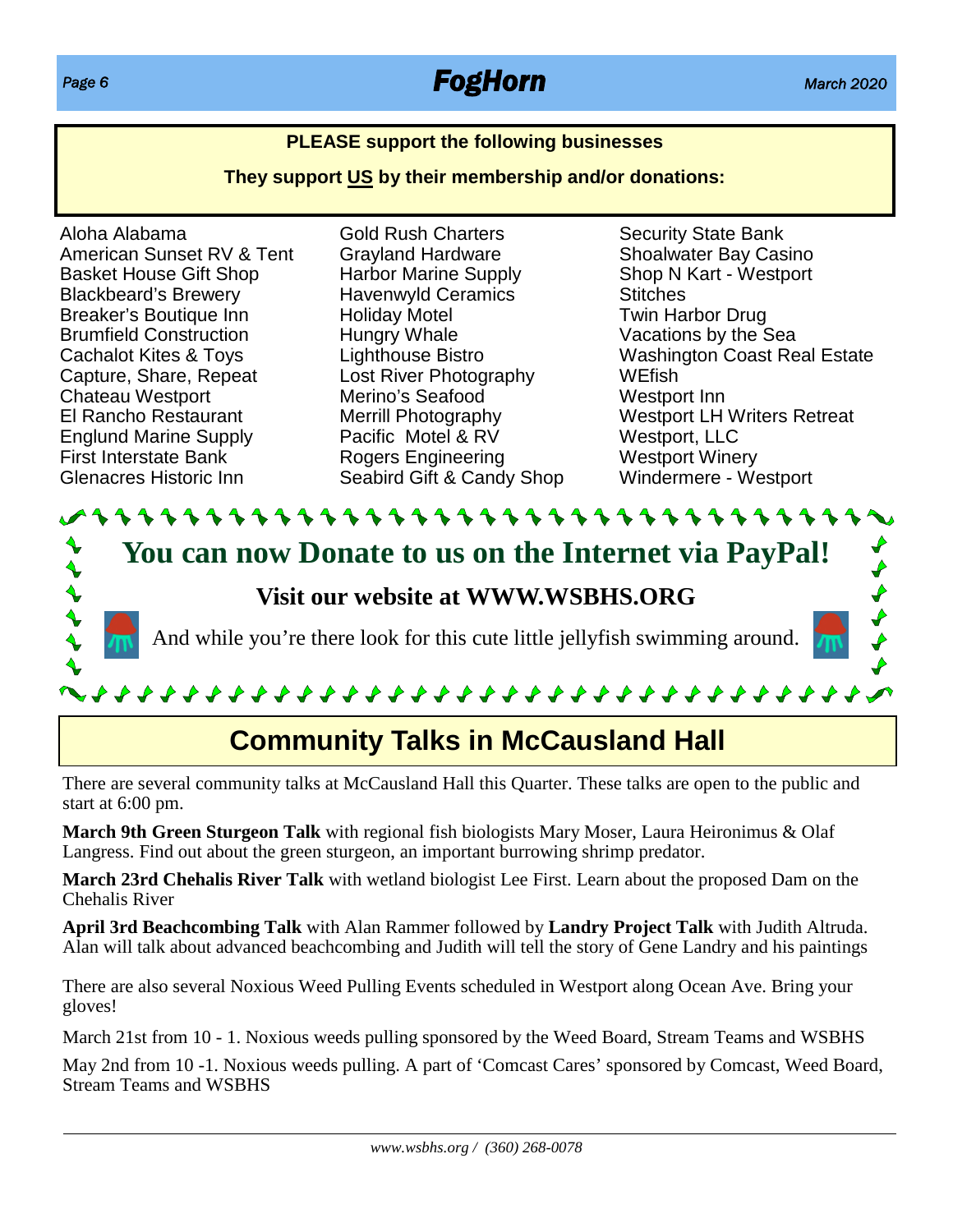

#### **Debunking the Myth of GHLS Lamp Fuel Usage - by Pete Eberle**

One of the many things that were part of the light keepers duties were lighting the lamps every evening at dusk and then monitoring the operation of the light. In the days before electricity arrived this involved refueling the lamps and winding up the clockworks, removing covers or opening shades, and constant cleaning of lamp and lens.

At stations where multiple keepers were stationed, such as Grays Harbor, the duties were divided between the keepers. The duties were assigned by departments, first and second. The keeper assigned to the first department would immediately, after the morning watch, cleanse the lamps and carefully dust the lenses. He would then supply the burners with wicks, the lamps with oil and have everything connected with the apparatus in a state of readiness for lighting up in the evening. The keeper assigned to the second department would cleanse the glass of the lantern, lamp glasses, copper and brass work, and utensils, the walls, floors and balcony of light room, and the apparatus and machinery there allconnected, together with the tower stairs, passage doors, and windows from the lightroom to the entrance at the base. These duties were rotated weekly. This is taken from an early version of the Instructions to Light-Keepers from 1852.

While most of these duties were easily and quickly accomplished, the stories we hear from some of our guides concerning the fueling of the lens have sometimes become overly embellished. Stories of 5 gallon buckets of fuel that were routinely hauled up the tower each day. This is more to create sympathy for the overworked keeper and to tell an interesting story. Many guides probably were taking their cues from the 5 gallon oil transfer cans shown in many museums and books.

When looking at the drawings for the Grays Harbor lens we know the following. It originally came with a wick style lamp, most likely a 3 wick lamp of the Argand type. This included two cylindrical tanks mounted on the outer frame of the lens each containing approximately 1.18 gallons of oil, which supplied oil by a gravity feed. By this time in the evolution of the lighthouse lamp, manufacturers were good at designing the systems to be able to run through the night without interruption. The lamp rotation was driven by a clockworks mechanism that was mounted underneath the lens. It was driven by a weight attached to a cable which unwound from a drum. As the drum turned it imparted the rotational motion to the lens. Both oil capacity and length of run time of the clockworks should have been adequate to run the light through the night. Further investigation in "Instructions to Light-Keepers" from 1902 gives us the following information on lamps used. Plunger or Air Pressure lamps were the most common type used in  $3<sup>rd</sup>$  order lenses. They typically had  $\overline{3}$  wicks of 1", 1 13/16" and  $\overline{2}$  5/8" diameter.

Oil usage was different during the different times of the year, which was divided into Quarters. In the first quarter 189 gallons was the average, in the second quarter 141 gallons, in the third quarter 150 gallons and in the 4<sup>th</sup> quarter 205 gallons. The length of nighttime was the determining factor in how much oil was used. The fourth quarter average consumption was 2.28 gallons per day during hours of darkness, according to the "Instructions to Light-Keepers".



1895 Blueprint of the Grays Harbor Lens by the manufacturer Henry Lepaute & Sons. The system shown here was used until 1912 when a newer lamp system was installed.

A chart found at Lighthousefriends.com states that a second order 3 wick lamp would use 17.5 ounces of oil per hour. From the Instructions to Light-Keepers it states that Second and Third order lens would use the same number of wicks. This would mean that during the longest winter night of 15.5 hours usage would have been just over 2.119 gallons. On the shortest night of the year in June with only 8 hours of darkness, usage would have been 1.09 gallons of oil per day. While both of these calculations are for the same type of lens apparatus they are slightly different because the first calculation most likely takes into account an average of all light houses southern to northern latitudes. The further north lights would have longer nights which then have larger daily consumption. For Grays Harbor Lighthouse we can safely say that the original tanks on the lens were designed to hold sufficient fuel to run the lamp uninterrupted through the longest night. Which means that the keepers would have to carry from 1 to just over 2 gallons of fuel oil up to the lens room every day f carry from 1 to just over 2 gallons of fuel oil up to the lens room every day for refueling purposes. Vincluding bucket up the 135 steps of the lighthouse every day, Light-Keepers did their job dutifully. including bucket up the 135 steps of the lighthouse every day,

Besides the work the keepers had to accomplish, the record keeping for materials used and in particularly the fuel oil consumed had to be documented each and every day. This is because the cost of the oil and its transport to the Light Stations was very costly. This made the inspectors pay particular attention to this item, and keepers were given low marks for not taking care to keep use and wastage at a minimum. This kept the Keepers ever vigilant to prevent leaks, spills or other loss of the precious fuel oil.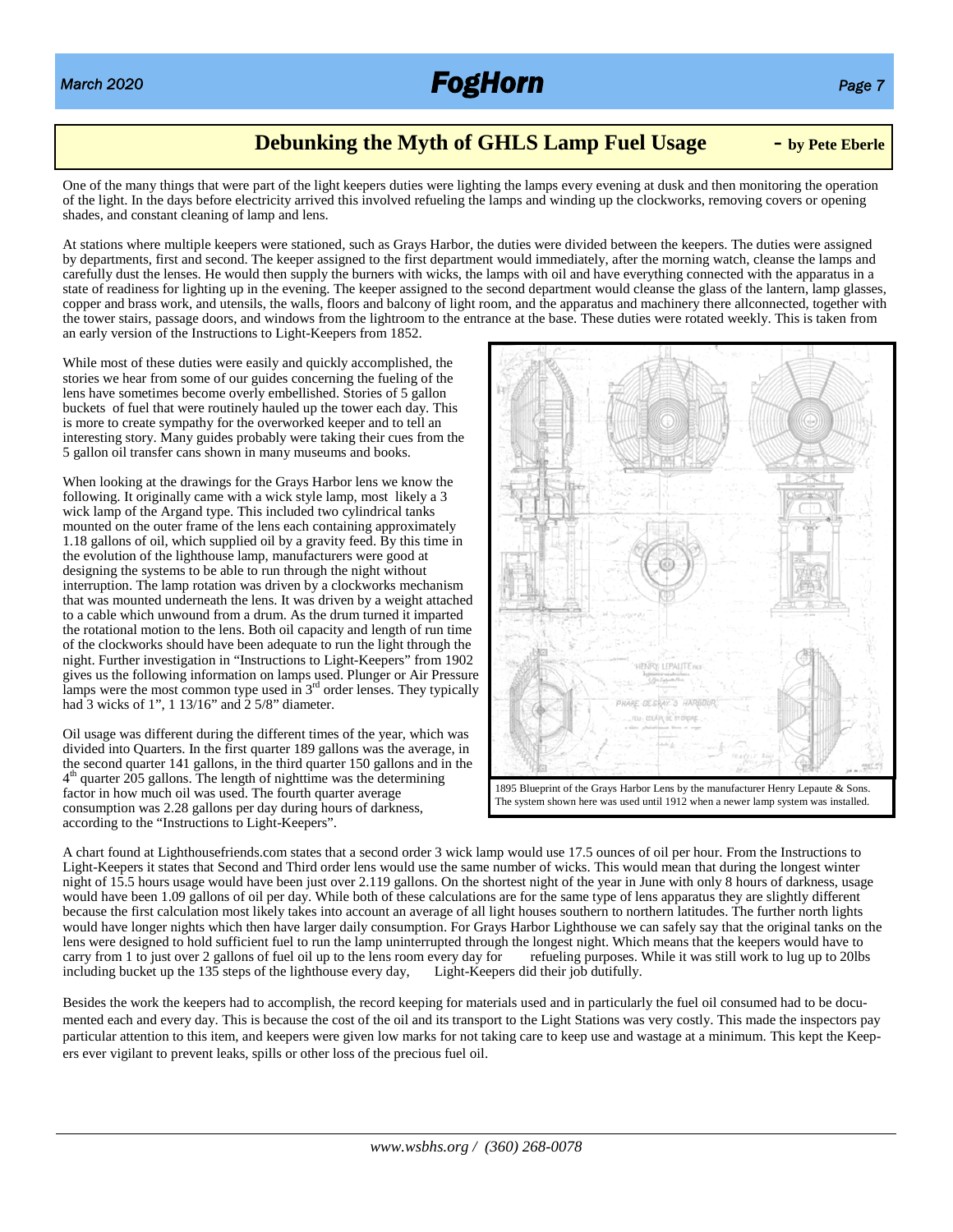### *Page 8 FogHorn March 2020*

#### **Rediscovering the Lost Works of Native Artist Eugene Landry - by Joni Rodgers**



For more than a year, local metallurgist Judith Altruda has been on a quest to unearth lost art by Eugene Landry, a Shoalwater Bay Indian Tribe artist, whose soulful portraits and rich still lifes captured a watershed moment in the life of the tribe, our coastal region, and the enigmatic artist himself.

Born in 1937, Landry was a creative, athletic kid, but he was stricken with meningitis at 17 and spent the rest of his life in a wheelchair. When his right arm was injured in a fall, he learned to paint with his left hand, and when his left arm failed, he learned to paint with the brush between his teeth. Landry died at 51, but the art he left behind makes a profound statement about perseverance and creative spirit.

"His paintings are important," Judith says, "because they represent an indigenous artist's portrayal of his own people during a time when Native Americans were erased, marginalized, and misrepresented by stereotypes in media and public education. Landry painted contemporary portraits of his people, depicting them as they were."



Last year, Judith found a hidden treasure trove of art and memories dozens of paintings and two portfolios of drawings - moldering and forgotten in the attic of an old barn in Grayland. Working carefully and quickly, she began cleaning and restoring the collection. She interviewed Landry's family and friends, working to identify the people in the portraits, and realized that the paintings told the story of Landry's life.

Humanities Washington, in partnership with Shoalwater Bay Indian Tribe, has awarded Judith a storyteller's grant that will enable her to share Landry's work and his life story with a traveling exhibit and catalogue. Join Judith in McCausland Hall on April 3 at 7:00 pm to see some of Landry's most compelling paintings and learn more about his life and work.





*- photographs by Marcy Merrill*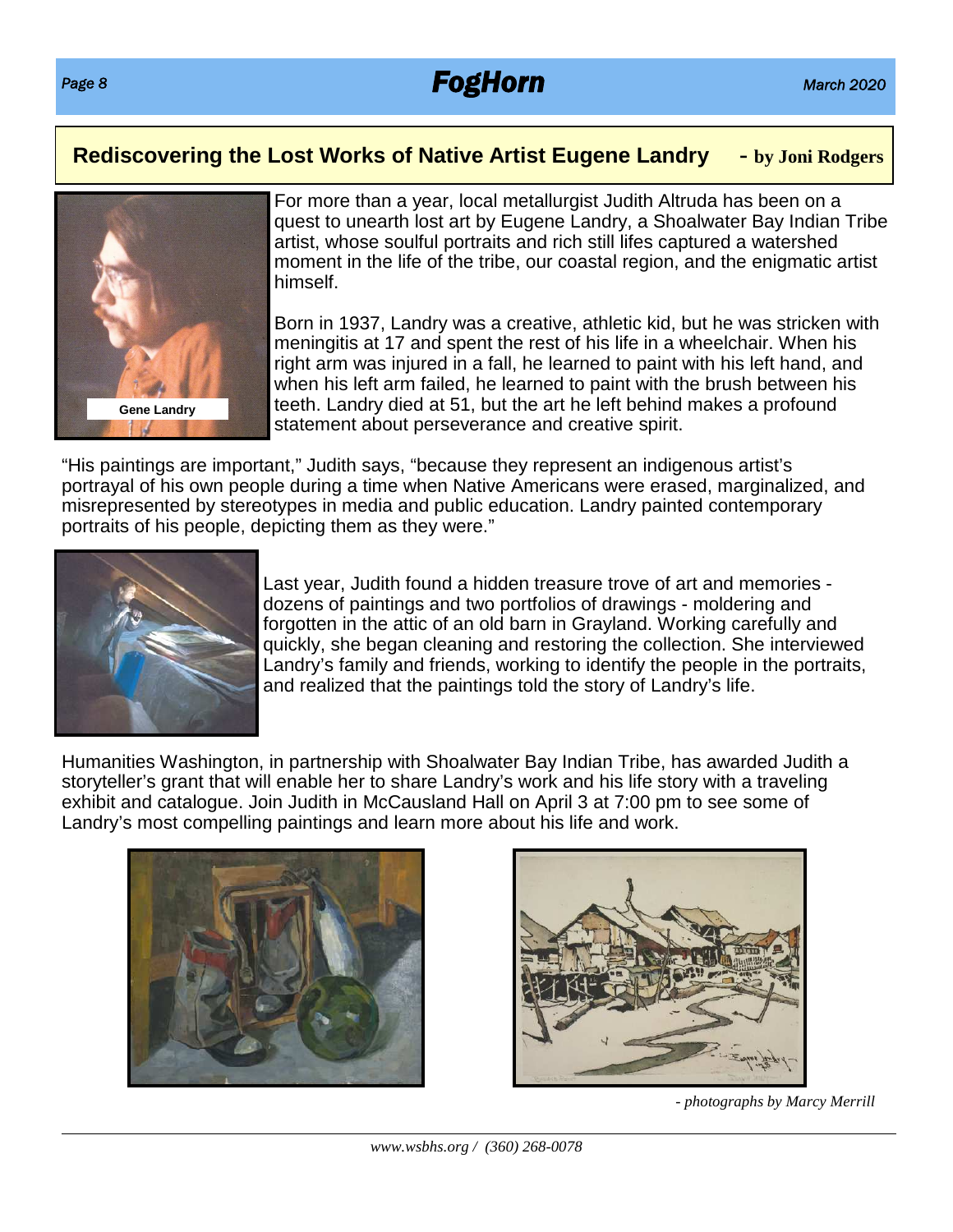### *March 2020 FogHorn Page 9*

|   |   |   |   |   | Kids Corner - Chief's Beach Fun Word Search |   |   |   |   |   |   |   |   |   |   |   |   |   |   | -by Julie Smith |
|---|---|---|---|---|---------------------------------------------|---|---|---|---|---|---|---|---|---|---|---|---|---|---|-----------------|
| D | F | Z | G | Q | U                                           | Ν | D | Ε | R | Т | O | W | х | F | в | ı | κ | М | М |                 |
| Q |   | D | Q | N | Ε                                           | J | U | М | S | С | х | κ | M | S | В | В | F | O | Ε |                 |
| κ | O | J | s | W | ı                                           | Q | J | в | ٧ | Ε | ı | Ρ | s | Ε | Ε | s | R | М | M |                 |
| Ε | W | U | J | O | С                                           | В | E | ı | W | D | Α | S | м | Α | м | С | U | U | Υ |                 |
| L | R | κ | Τ | в | Α                                           | ٧ | м | L | н | ı | U | W | х | s | С | Α | s | z | P |                 |
| Р | м | O | M | R | v                                           | W | U | O | Α | U | L | м | Ε | н | Υ | s | U | в | т |                 |
| s |   | Z | С | G | Ρ                                           | х | Ρ | W | С | S | Q | D | Α | Ε | E | Ρ |   |   |   |                 |
| U | R | O | R | Е | т                                           | s | Y | O | Α | н | s | κ | F | L | D | S | J | Q | к |                 |
| Ν | κ | н | С | L | Ε                                           | н | х | W | Ε | ٧ | С | D | J | L | С |   | O | L | s |                 |
| R | м | Ρ | А | С | N                                           | U | N | z | Ζ | А | E | А | G | Υ | O | Q | R | E | U |                 |
| I | м | J | D | Α | U                                           | В | ٧ | Ε | С | н | D | s | Ε | κ | Т | А | А | С | G |                 |
| s | С | Ρ | D | Ν | D                                           | L | х | ٧ | O | G | R | N | Υ | в | W | G | Т | Q | ı |                 |
| Е | D | ı | т | R | В                                           | Ρ | S | Ρ | Ε |   |   | С | А | N | U |   | S | S | R |                 |
| Т | R | Τ | Ν | Α | R                                           | O | М | R | O | С | F | М | ı | L | Q | O | s | s | Р |                 |
| κ | U | А | Z | в | Ν                                           | Q | Τ | Т | F | Ε | Τ | D | L | S | G | Т | N | κ | D |                 |
| N | F | κ | В | U | С                                           | Ε | Ε | м | κ | N | W | J | κ | в | Ε |   | L | ı | U |                 |
| F | V | Q | ٧ | D | P                                           | s | м | J | в | F | O | Q | D | Ν | С | w | ν | Т | U |                 |
| D | U | Z | R | Q | Ν                                           | O | ı | O | в | Ρ | Ο | ı | Ν | н | Y | F | F | н | к |                 |
| v | x | F | W | U |                                             | Α | х |   | N | Ρ | D | z | Α | Ρ |   | Ε | W | S | L |                 |
| Q | U | E | S | Q | W                                           | Ρ | S | н | Ρ | Ε | м | м | s | Ε | Τ | А | G | А | ٧ |                 |

**AGATES** ANEMONE **BARNACLE** BEACHCOMBING CLAM CORMORANT CRAB **DRIFTWOOD DUNE** EBB **FLOW** KELP **MUSSEL** OYSTER PELICAN SAND SANDBAR SEAGULL SEASHELL SEAWEED SUNRISE **SURF** SUNSET TIDE **UNDERTOW** WAVES **WILDFLOATS** 



Hey Kids ! Follow Chief's Adventures on Face Book (Where you can also find the answer key to this puzzle)

*- Puzzle created with The TeachersCorner.net Word Search Maker*